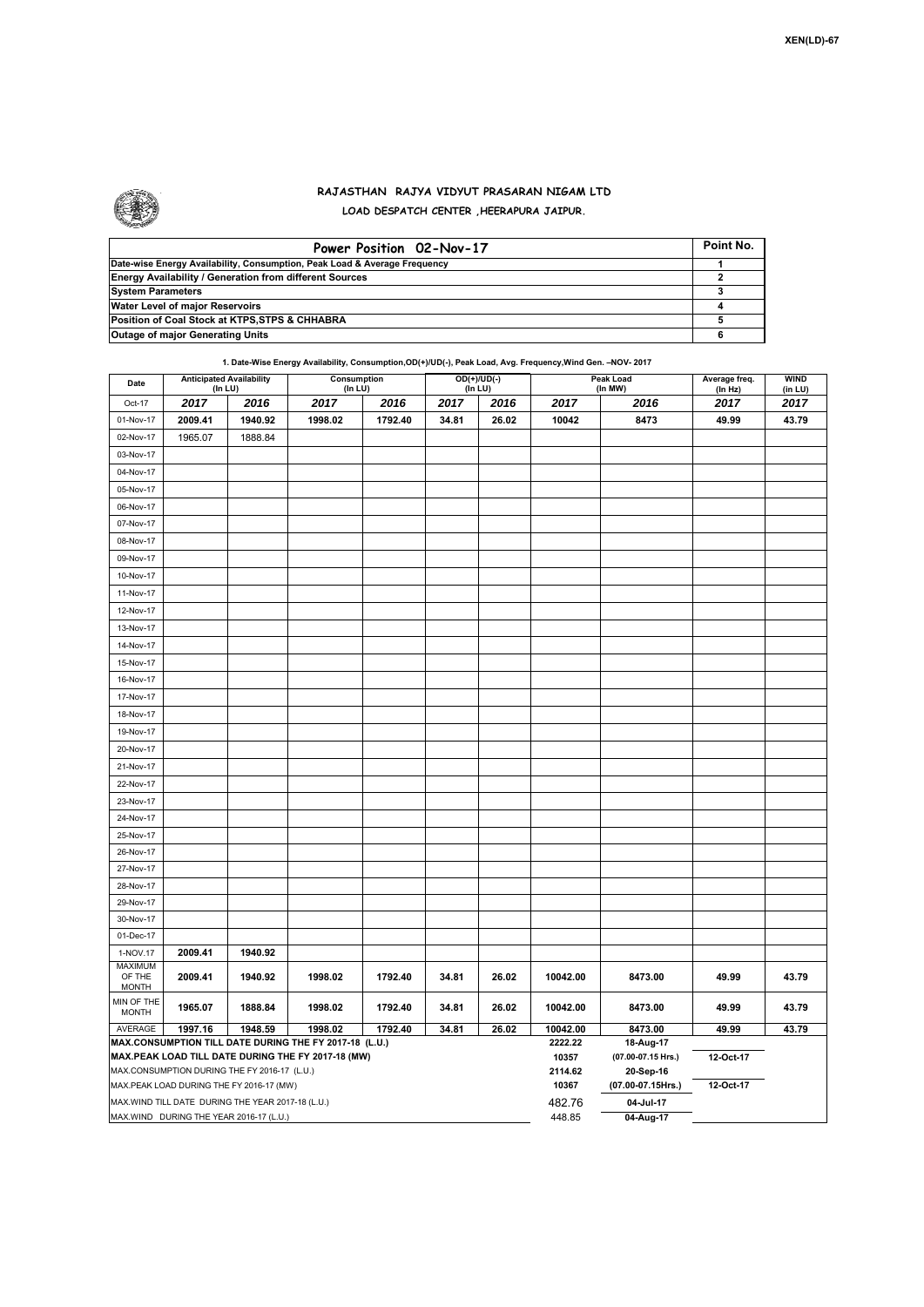| (In LU) |                                                 |                 |                             |                 |  |  |  |  |  |
|---------|-------------------------------------------------|-----------------|-----------------------------|-----------------|--|--|--|--|--|
| S.No.   | Sources Available to Rajasthan / Installed      | Prior           | Prior                       | Actual          |  |  |  |  |  |
|         | Capacity as on 30.09.2016                       |                 | assessment of assessment of | Energy          |  |  |  |  |  |
|         | (In MW)                                         | Avail. For next | Avail.                      | <b>Received</b> |  |  |  |  |  |
|         |                                                 | Day             |                             |                 |  |  |  |  |  |
|         |                                                 | 1-Nov-17        |                             |                 |  |  |  |  |  |
| 1       | KTPS (1240/1240)                                | 271.00          | 271.00                      | 244.53          |  |  |  |  |  |
| 2       | STPS (1500/1500)                                | 110.00          | 110.00                      | 95.17           |  |  |  |  |  |
| 3       | DHOLPUR GAS CCPP (330/330)                      | 0.00            | 0.00                        | 27.39           |  |  |  |  |  |
| 4       | RAMGARH (273.5/273.5)                           | 41.00           | 43.00                       | 41.63           |  |  |  |  |  |
| 5       | RAPP-A(200/200)                                 | 41.00           | 41.00                       | 42.25           |  |  |  |  |  |
| 6       | MAHI (140/140)                                  | 0.00            | 0.00                        | 0.00            |  |  |  |  |  |
| 7       | CHAMBAL (RPS+JS) (135.5/271)                    | 38.62           | 38.62                       | 38.72           |  |  |  |  |  |
| 8       | <b>GIRAL LIGNITE (250/250)</b>                  | 0.00            | 0.00                        | 0.00            |  |  |  |  |  |
| 9       | CHHABRA TPS 1000/1000)                          | 162.00          | 164.00                      | 168.31          |  |  |  |  |  |
| 10      | ADANI (TPS) + KALISINDH (TPS)                   | 360.00          | 359.00                      | 346.98          |  |  |  |  |  |
|         | $(1200+1200/1320+1200)$                         |                 |                             |                 |  |  |  |  |  |
| 11      | WIND FARM (3980.40/4119.15)                     | 23.00           | 19.00                       | 43.79           |  |  |  |  |  |
| 12      | SOLAR POWER(737.70/1295.70)                     | 0.00            | 0.00                        | 2.44            |  |  |  |  |  |
| 13      | CAPTIVE POWER PLANTS                            | 0.00            | 0.00                        | 0.00            |  |  |  |  |  |
| 14      | REGIONAL (INTRA STATE) O.A. (VLTPS)             | 0.00            | 0.00                        | 0.00            |  |  |  |  |  |
| 15      | OPEN ACCESS                                     | 13.79           | 23.08                       | 23.08           |  |  |  |  |  |
| 16      | BIOMASS - (101.95/119.25)                       | 7.00            | 6.00                        | 7.04            |  |  |  |  |  |
| 17      | BARSINGHSAR LTPS(250/250)                       | 0.00            | 0.52                        | $-1.12$         |  |  |  |  |  |
| 18      | RAJWEST (1080/1080)                             | 172.00          | 172.00                      | 143.54          |  |  |  |  |  |
|         | <b>TOTAL (A): 1-18</b>                          | 1239.41         | 1247.22                     | 1223.75         |  |  |  |  |  |
| 19      | <b>BBMB COMPLEX</b>                             |                 |                             |                 |  |  |  |  |  |
|         |                                                 | 20.61           | 20.24                       | 20.25           |  |  |  |  |  |
|         | a) BHAKRA(230.79/1516.3)                        |                 |                             |                 |  |  |  |  |  |
|         | b) DEHAR (198/990)                              | 10.26           | 9.51                        | 9.98            |  |  |  |  |  |
|         | c) PONG (231.66/396)                            | 35.38           | 38.80                       | 37.75           |  |  |  |  |  |
|         | TOTAL: a TO c                                   | 66.25           | 68.55                       | 67.99           |  |  |  |  |  |
| 20      | <b>CENTRAL STATIONS</b>                         |                 |                             |                 |  |  |  |  |  |
|         | d) SINGRAULI (300/2000)                         | 79.78           | 81.36                       | 81.26           |  |  |  |  |  |
|         | (310.24/3000)<br>e) RIHAND                      | 120.26          | 120.28                      | 120.28          |  |  |  |  |  |
|         | f) UNCHAHAR-I(20/420)                           | 4.47            | 2.58                        | 2.19            |  |  |  |  |  |
|         | g) UNCHAHAR-II& III(61/630)                     | 31.88           | 41.06                       | 26.32           |  |  |  |  |  |
|         | h) INDIRA GANDHI STPS(JHAJHAR) 0.00/1500)       | 0.00            | 0.00                        | 0.00            |  |  |  |  |  |
|         | i) NCTPS DADRI St-II (43.22/980) + DADRI-TH     | 14.57           | 13.91                       | 8.67            |  |  |  |  |  |
|         | j) DADRI GAS (77/830)                           | 3.26            | 3.48                        | 3.68            |  |  |  |  |  |
|         | $k)$ ANTA<br>(83.07/419)                        | 0.00            | 0.00                        | 0.00            |  |  |  |  |  |
|         | I) AURAIYA<br>(61.03/663)                       | 0.00            | 0.00                        | 0.00            |  |  |  |  |  |
|         | m) NAPP<br>(44/440)                             | 9.60            | 9.60                        | 9.60            |  |  |  |  |  |
|         | $n)$ RAPP-B<br>(125/440)                        | 33.93           | 33.93                       | 33.93           |  |  |  |  |  |
|         | o) RAPP-C<br>(88/440)                           | 20.34           | 20.34                       | 20.34           |  |  |  |  |  |
|         | p) SALAL<br>(20.36/690)                         | 1.02            | 0.95                        | 1.06            |  |  |  |  |  |
|         | (70.37/720)<br>q) URI                           | 2.76            | 2.72                        | 2.67            |  |  |  |  |  |
|         | r) TANAKPUR (10.86/94)                          | 1.29            | 1.29                        | 1.32            |  |  |  |  |  |
|         | s) CHAMERA - (105.84/540)                       | 3.92            | 4.51                        | 3.92            |  |  |  |  |  |
|         | t) CHAMERA-II (29.01/300)                       | 1.84            | 1.84                        | 1.67            |  |  |  |  |  |
|         | u) CHAMERA-III (25.21/231)                      | 1.31            | 1.31                        | 1.15            |  |  |  |  |  |
|         | v) DHAULIGANGA (27/280)                         | 1.82            | 1.82                        | 1.67            |  |  |  |  |  |
|         | w) DULHASTI (42.42/390)                         | 3.26            | 4.89                        | 4.89            |  |  |  |  |  |
|         | x) SEWA (13/120)                                | 0.39            | 0.39                        | 0.39            |  |  |  |  |  |
|         | y) NJPC (112.00/1500) + RAMPUR(31.808/412.02)   | 11.01           | 11.54                       | 11.06           |  |  |  |  |  |
|         | z) TEHRI (75/1000)                              | 4.76            | 4.99                        | 4.99            |  |  |  |  |  |
|         | aa) KOTESHWR (33.44/400) + PARBATI3 (56.73/520) |                 |                             | 6.60            |  |  |  |  |  |
|         |                                                 | 4.08            | 3.76                        |                 |  |  |  |  |  |
|         | ab) TALA                                        | 1.23            | 1.23                        | 1.23            |  |  |  |  |  |
|         | ac) MUNDRA UMPP (380/4000)                      | 88.80           | 88.80                       | 88.80           |  |  |  |  |  |
|         | ad) SASAN (372/3960)                            | 72.84           | 88.44                       | 87.07           |  |  |  |  |  |
|         | ae) FRKKA+KHLGN+TLCHR (70.18/3940)              | 31.79           | 26.49                       | 26.45           |  |  |  |  |  |
|         | af) URS POWER(DADRI TH-I)                       | 0.00            | 0.00                        | 0.00            |  |  |  |  |  |
|         | TOTAL SCHEDULE(a TO af)                         | 616.47          | 640.05                      | 619.20          |  |  |  |  |  |
|         | LOSSES                                          | $-27.44$        | $-28.66$                    | $-30.21$        |  |  |  |  |  |
|         | NET SCHEDULED                                   | 589.03          | 611.39                      | 588.99          |  |  |  |  |  |
| 21      | BILATERAL (REG.) EXCL. BANKING                  | 6.10            | 6.10                        | 5.77            |  |  |  |  |  |
| 22      | <b>BANKING</b>                                  | 16.04           | 16.04                       | 16.04           |  |  |  |  |  |
| 23      | BILATERAL(INTER-REG.). EXCLUDING (ISOA &        | 119.75          | 132.48                      | 128.55          |  |  |  |  |  |
|         | BANKING)                                        |                 |                             |                 |  |  |  |  |  |
| 24      | INTER STATE OPEN ACCESS (BILATERAL+IEX)         | $-13.79$        | $-23.08$                    | $-23.08$        |  |  |  |  |  |
|         |                                                 |                 |                             |                 |  |  |  |  |  |
| 25      | INDIAN ENERGY EXCHANGE                          | 8.53            | 23.19                       | 23.19           |  |  |  |  |  |
|         | <b>TOTAL(B): (19 TO 25)</b>                     | 725.65          | 762.19                      | 739.46          |  |  |  |  |  |
|         | TOTAL GENERATION (A +B) : 1 TO 25               |                 |                             | 1963.21         |  |  |  |  |  |
|         | OVER DRAWAL (+)/UNDER DRAWAL (-)                |                 |                             | 34.81           |  |  |  |  |  |
|         | <b>GRAND TOTAL</b>                              | 1965.07         | 2009.41                     | 1998.02         |  |  |  |  |  |
|         | <b>LAST YEAR</b>                                | 1888.84         | 1940.92                     | 1792.40         |  |  |  |  |  |

## **2.Anticipated Availability/Generation From Different Sources**